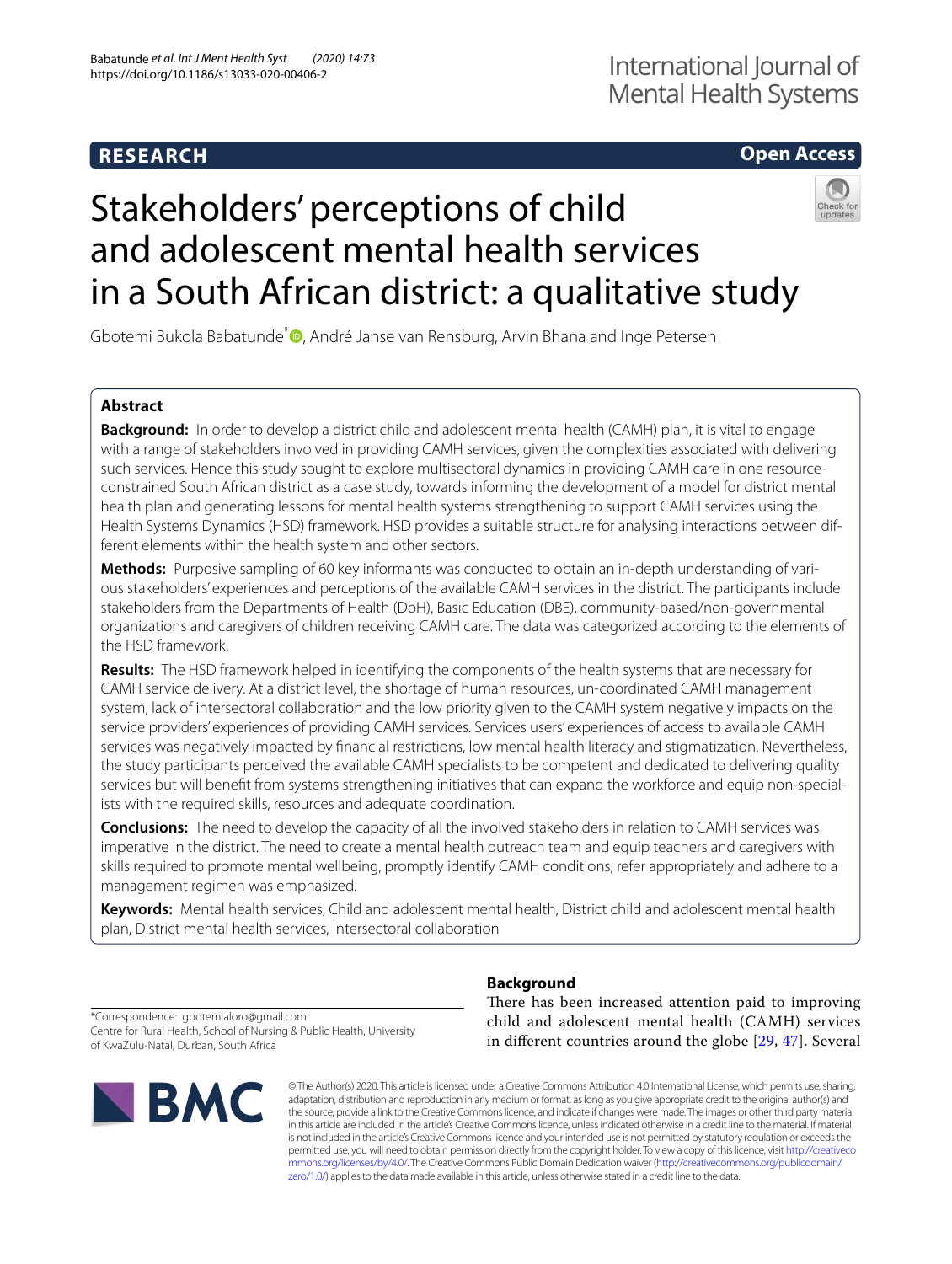policy documents have helped to spur this  $[49-51]$  $[49-51]$ , notably the World Health Organization's (WHO) policy framework for *Child and Adolescent Mental Health Policies and Plans* [\[49](#page-11-2)]. However, the paucity of specifc national CAMH policies and national implementation guidelines, poor intersectoral collaboration and the shortage of CAMH resources still hinder the provision of optimal child and adolescent mental health services in many countries [\[25](#page-11-4)].

The burden of CAMH has been well-described, especially in LMICs [[17,](#page-11-5) [37\]](#page-11-6). Barriers to CAMH service provision in LMICs will undoubtedly be aggravated by the COVID-19 pandemic, an event that will substantially test the resilience and responsiveness of district health systems. It has already been noted that the pandemic will add to the current CAMH burden, and a strong system of governance, service provision and fnancing will be vital to ensure the well-being of children and adolescents [\[19](#page-11-7)].

Two considerations have especially been part of strategies to reform CAMH services, namely task-sharing and intersectoral working. While CAMH services have historically been framed to be the sole responsibility of specialists, some recent studies have revealed the possibility and signifcance of integrating CAMH services into primary health care (PHC) through the tasksharing approach [\[25,](#page-11-4) [30,](#page-11-8) [35,](#page-11-9) [47\]](#page-11-1). Notably, the Mental Health GAP project (mhGAP) [[51\]](#page-11-3) includes guidelines for the management of several CAMH conditions at PHC level within a task-sharing approach. In terms of intersectoral working, CAMH has historically been under the stewardship of the health sector. An intersectoral approach that involves the collaboration of other sectors such as education, social development and juvenile justice is required to achieve an efective CAMH system of care [\[10](#page-11-10), [11](#page-11-11)].

While these considerations have been central to South Africa's health policy landscape, the country lacks a wellarticulated CAMH strategy which is required to achieve a functional CAMH collaborative system at a district level [\[27](#page-11-12), [33](#page-11-13)]. In the development of such a strategy, there is a need to involve a wide variety of stakeholders across multiple sectors, including caregivers, teachers, community and spiritual leaders [\[26\]](#page-11-14). Haine-Schlagel et al. [[22\]](#page-11-15), emphasized that engaging various stakeholders was critical to achieving an efective CAMH service delivery. These multiple stakeholders, particularly teachers and caregivers (parents, grandparents, foster parents and other family members), are perceived to be active gatekeepers to CAMH care, given their vital role in identifying and seeking help for children and adolescents with mental (behavioural, emotional, social and developmental) disorders.

Despite the inclusion of CAMH in core national documents like the Policy Guidelines on Child and Adolescent Mental Health [[14\]](#page-11-16) and the National Mental Health Policy Framework and Strategic Plan 2013–2020 [\[16](#page-11-17)], within the ideals of integrated, collaborative care (including task-sharing and intersectoral working, little to no guidance exists for provincial and district governments to translate national guidelines into operational tools for district governance of CAMH services. Considering this, the study aimed to explore multisectoral dynamics in providing CAMH care in one resource-constrained South African district as a case study, towards informing the development of a model for district mental health plan and generating lessons for mental health systems strengthening to support CAMH services.

The study was guided by the Health Service Delivery (HSD) framework which describes Health service delivery as a process by which policies, services providers and infrastructures are organized to achieve the goal of the health system which is to provide easily accessible and quality healthcare services  $[46]$  $[46]$ . The framework consists of ten elements, they include, (1) goals and outcomes, (2) values and principles, (3) service delivery, (4) the population, (5) the context, (6) leadership and governance, (7) fnances, (8) human resources, (9) infrastructure and supplies, (10) knowledge and information. The premise of the HSD framework is that the health system is an open system which is often shaped and infuenced by diferent societal factors. It describes health service delivery as a process by which policies, services providers and infrastructures are organized to achieve the goal of the health system which is to provide easily accessible and quality healthcare services. Moreover, resources such as budget allocation, human resources, infrastructure and supplies, knowledge and information are fundamental to achieving a viable healthcare system for the populace. The population (service users) are described as major players within the health system. The authors emphasized that they are not mere patients but also citizens having rights to access quality healthcare. Governance, as described by the HSD framework, entails policy guidance, coordination of the diferent stakeholders and activities at diferent levels of care and efective distribution of resources to ensure equity and accountability [[46\]](#page-11-18).

#### **Methods**

#### **Research design**

An instrumental case study which is used to obtain an in-depth understanding of specifc issues was conducted with the Amajuba District Municipality as the unit of analysis [\[42](#page-11-19)] to explore the experiences of providing and accessing CAMH services in the district. Employing a phenomenological qualitative approach using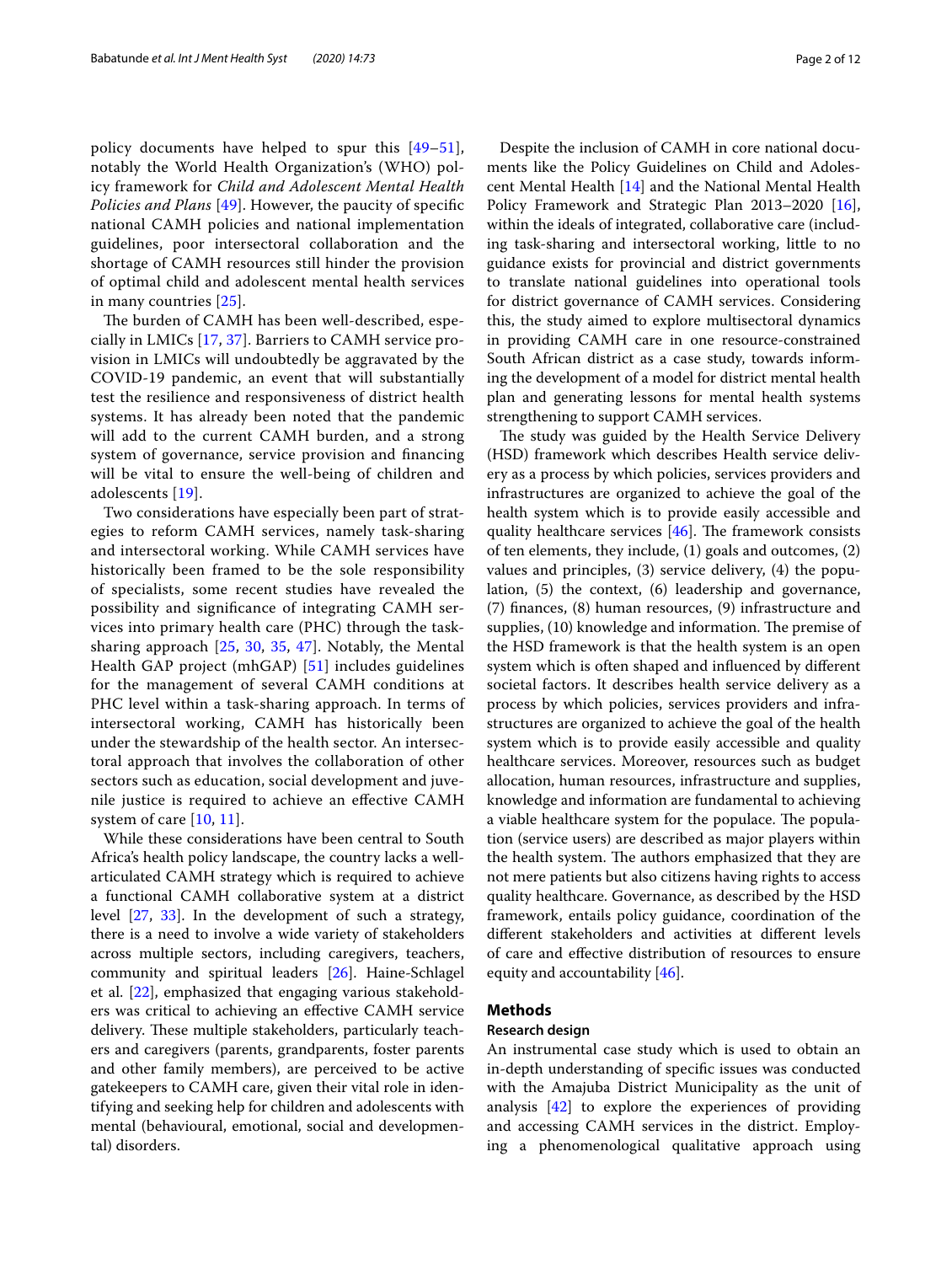semi-structured interviews, the design allowed for the generation of in-depth information about lived experiences from multiple stakeholder perspectives [\[38](#page-11-20)].

#### **Study setting**

The study was conducted in the Amajuba District Municipality, in the north-west region of the KwaZulu-Natal province of South Africa. The district which covers 6911 km<sup>2</sup> with a population estimate of about 442,266, is made up of 3 sub-districts and comprises rural and periurban communities [[1,](#page-10-0) [20\]](#page-11-21). Amajuba has been identifed as a resource-constrained district as it has limited numbers of health professionals, including mental health specialists to provide adequate health care services for the populace  $[20]$  $[20]$ . The bulk of the district's CAMH service capacity is situated in its three provincial hospitals. The district was a site for government piloting of the National Health Insurance programme- a government-driven initiative aimed to unify South Africa's two-tiered health system by establishing a centralised funding mechanism in order to achieve universal health coverage [\[15\]](#page-11-22). As part of its pilot site status, the district had limited school mental health services as part of the Integrated School Health Programme, an extension of the revitalisation of PHC, that includes teams of health care workers (HCWs) visiting schools to conduct basic screening and referral services [\[3](#page-10-1), [31](#page-11-23)].

#### **Participant selection and characteristics**

Research participants were purposively identifed according to their positions in the departments of health, social development and education. Snowball selection was applied, leading to the identifcation and participation of 60 key role players involved in providing mental health care to children and adolescents in the district. Participants included managers and mental health professionals from the Department of Health, managers, educators and mental health support workers from the Department of Basic Education, non-governmental service representatives, as well as caregivers of children and adolescents living with mental health challenges. A list of CAMH cases and conditions identifed in the district over 12 months have been published elsewhere  $[6]$  $[6]$ . These conditions included autism spectrum disorder, attention-deficit/ hyperactivity disorder (ADHD), diferent forms of intellectual disability, depression, schizophrenia, bipolar afective disorders, mood disorder, anxiety, conduct disorder, mental and behavioral disorders tied to substance abuse. A full list of participants and the characteristics of children whose caregivers were included in this study are presented in Tables [1](#page-3-0) and [2.](#page-3-1)

#### **Data gathering**

Data gathering for this study took place from February to March 2019. Semi-structured interviews were used, allowing for the use of probes and follow-up questions to steer the discussion while allowing for the generation of in-depth subjective information  $[4, 13]$  $[4, 13]$  $[4, 13]$  $[4, 13]$ . The interview guide was informed by the fndings of an initial review of literature on the barrier and facilitators of CAMH services in low- and -middle-income countries [\[5\]](#page-10-3) and the HSD framework. The interview guide covered a range of questions that explored the roles played by each stakeholder in relation to CAMH services, their perceptions, and experiences of child and adolescent mental health; experiences of accessing and providing CAMH services, and suggested pathways for systems improvement. All the stakeholders included in this study were either physically visited in their offices or contacted via e-mail, text messages, and telephonically to inform them and solicit their participation in the study. The majority of the stakeholders responded positively, and interview dates and time were secured.

The operational manager at the Madadeni hospital psychiatric out-patient department and the clinical psychologist at the Newcastle hospital assisted with identifying caregivers and introduced them to the researchers. The caregivers were then informed about the study during clinic days and twenty caregivers consented to participate in the study. Interviews were conducted in English and isiZulu, depending on interviewee preference. The primary researcher (GBB), a doctoral student, conducted the English interviews while the IsiZulu interviewers were conducted by a trained research assistant with a bachelor's degree, who is profcient with the use of both isiZulu and English language. The research assistant is also a resident of the community, and this facilitated easy rapport with the stakeholders. The interviews were audio-recorded, transcribed verbatim, translated, and back-translated where required.

#### **Data analysis**

Transcribed data were analysed using Gale et al's [\[18](#page-11-26)] framework method, a summary process for managing and analysing qualitative data, which produces a series of themed matrices [[44\]](#page-11-27). Accordingly, six steps were followed: (1) transcription, (2) familiarisation, (3) deductive organisation of codes based on the elements of the HSD framework, (4) inductive coding of sub-themes under the HSD coding framework, (5) reviewing data extract and charting (6) mapping and interpretation of data  $[18, 40]$  $[18, 40]$  $[18, 40]$  $[18, 40]$  $[18, 40]$ . Using these interconnected steps enabled the researchers to sort, scrutinise, categorise and chart the themes and associated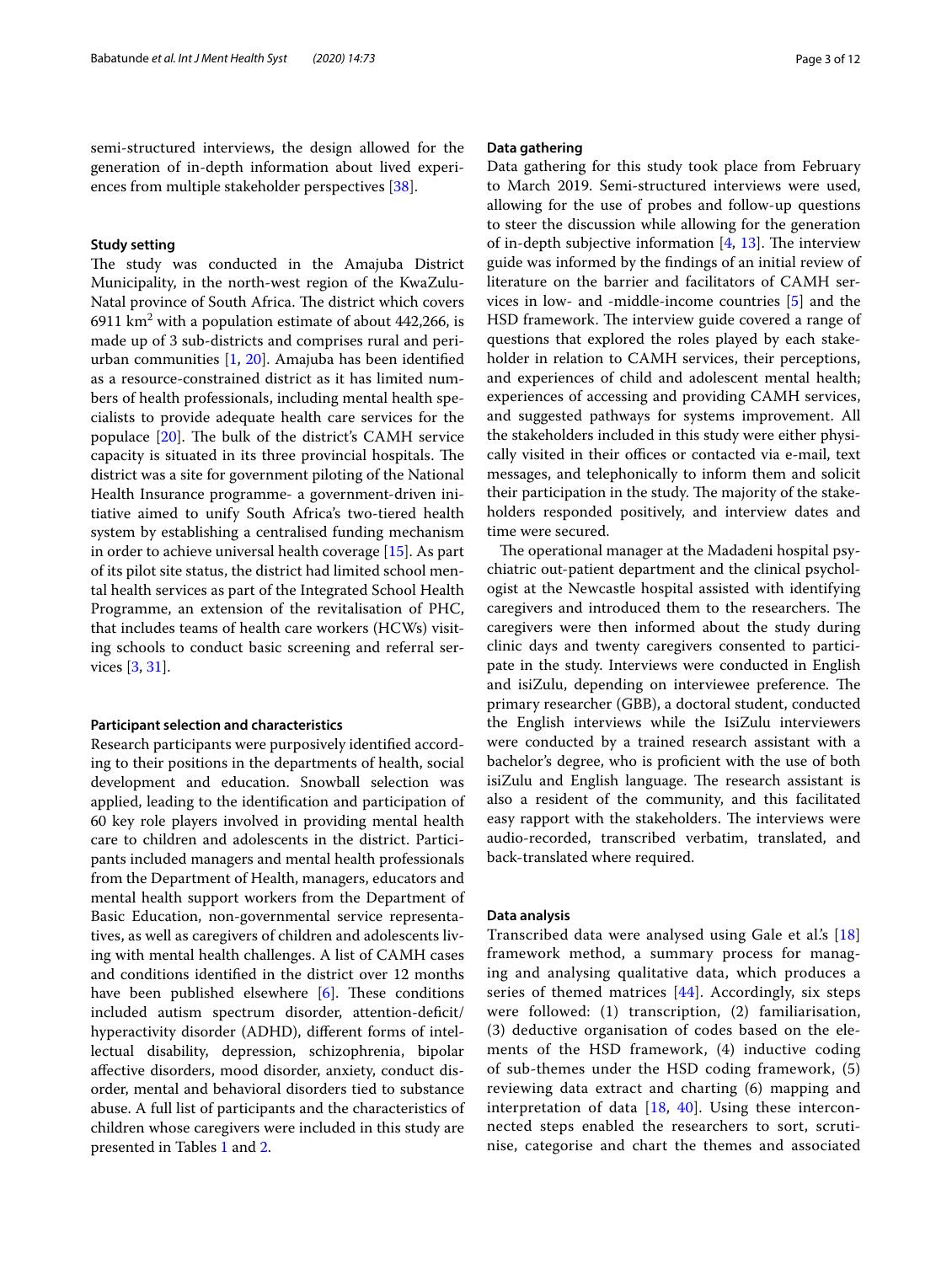## <span id="page-3-0"></span>**Table 1 Participants' categories**

| <b>Participant category</b>                                                                               | Frequency      | Location                    |
|-----------------------------------------------------------------------------------------------------------|----------------|-----------------------------|
| Department of Health (DOH) (Health professionals)                                                         |                |                             |
| District mental health coordinator (DMHC)                                                                 | 1              | DoH district office         |
| Psychiatrist                                                                                              | $\mathbf{1}$   | Provincial hospital A       |
| Medical officer                                                                                           | 2              | Provincial hospital A and C |
| Psychologists                                                                                             | 2              | Provincial hospital A and B |
| Psychiatric nurses                                                                                        | 6              | Provincial hospital A       |
| School health nurses                                                                                      | 3              | Provincial hospital A       |
| Pharmacists                                                                                               | 2              | Provincial hospital A       |
| Clinic operational manager                                                                                | 1              | PHC clinic                  |
| Psychiatric outpatient operational manager                                                                | 1              | Provincial hospital A       |
| Occupational therapists                                                                                   | 2              | Provincial hospital A and B |
| Social workers                                                                                            | $\overline{2}$ | Provincial hospital A       |
| Total number of DOH participants                                                                          | 23             |                             |
| Department of Basic Education (DBE)                                                                       |                |                             |
| Learning support agents in schools (LSA)                                                                  | 3              | Primary and high schools    |
| Educators                                                                                                 | 6              | Primary and high schools    |
| School principals                                                                                         | 3              | Primary and high schools    |
| School-based occupational therapist                                                                       | 1              | Special school              |
| Special school chief director                                                                             | 1              | DBE district office         |
| Total number of DBE participants                                                                          | 14             |                             |
| Caregivers                                                                                                |                |                             |
| Mothers                                                                                                   | 10             | Provincial hospital A and B |
| Father                                                                                                    | $\mathbf{1}$   | Provincial hospital B       |
| Grandmothers                                                                                              | 3              | Provincial hospital A       |
| Other relatives                                                                                           | 6              | Provincial hospital A       |
| Total number of caregivers                                                                                | 20             |                             |
| Non-governmental organizations (NGOs)                                                                     |                |                             |
| District program coordinator, South African National Council on Alcoholism and<br>Drug Dependence (SANCA) | $\mathbf{1}$   | Newcastle                   |
| CAMH community volunteers                                                                                 | $\overline{2}$ | Madadeni                    |
| Total number of NGO participants                                                                          | 3              |                             |
| Total of participants                                                                                     | 60             |                             |

<span id="page-3-1"></span>**Table 2 Children's characteristics and CAMH conditions**

| Gender  | Condition                                                   | Ages            | Frequency     |
|---------|-------------------------------------------------------------|-----------------|---------------|
| Males   | Autism spectrum disorder                                    | 5, 6, 7, 16, 17 | 5             |
| Females | Autism spectrum disorder                                    | 6, 6, 7         | 3             |
| Males   | Attention deficit hyperactiv-<br>ity disorder (ADHD)        | 6, 7, 9         | 3             |
| Females | <b>ADHD</b>                                                 | 9               |               |
| Males   | ADHD with epilepsy                                          | 12              |               |
| Female  | ADHD with epilepsy                                          | 8               |               |
| Males   | Intellectual disability                                     | 12, 10, 15      | 3             |
| Females | Intellectual disability                                     | 9, 15           | $\mathcal{P}$ |
| Males   | Mental and behavioral<br>disorder due to substance<br>abuse | 16, 17          | 2             |
|         | Total                                                       |                 | 21            |

sub-themes that emerged from the data set [\[8](#page-11-29), [48](#page-11-30)]. The categories were reviewed to identify existing connections and diferences between the themes from the different groups of stakeholders  $[45]$  $[45]$ . The excel software package (2019) was used in creating framework matrices and coding the entire data set. The accuracy of transcripts was checked against original recordings, and the two researchers (GBB and AV) who conducted the analysis compared results at regular time points to harmonise the content of themes derived from raw data. Also, the classifcation was discussed iteratively between the researchers, with input from study supervisors (AB and IP). To further ensure trustworthiness, the data set was thoroughly read through to confrm that the data was meaningfully clustered under the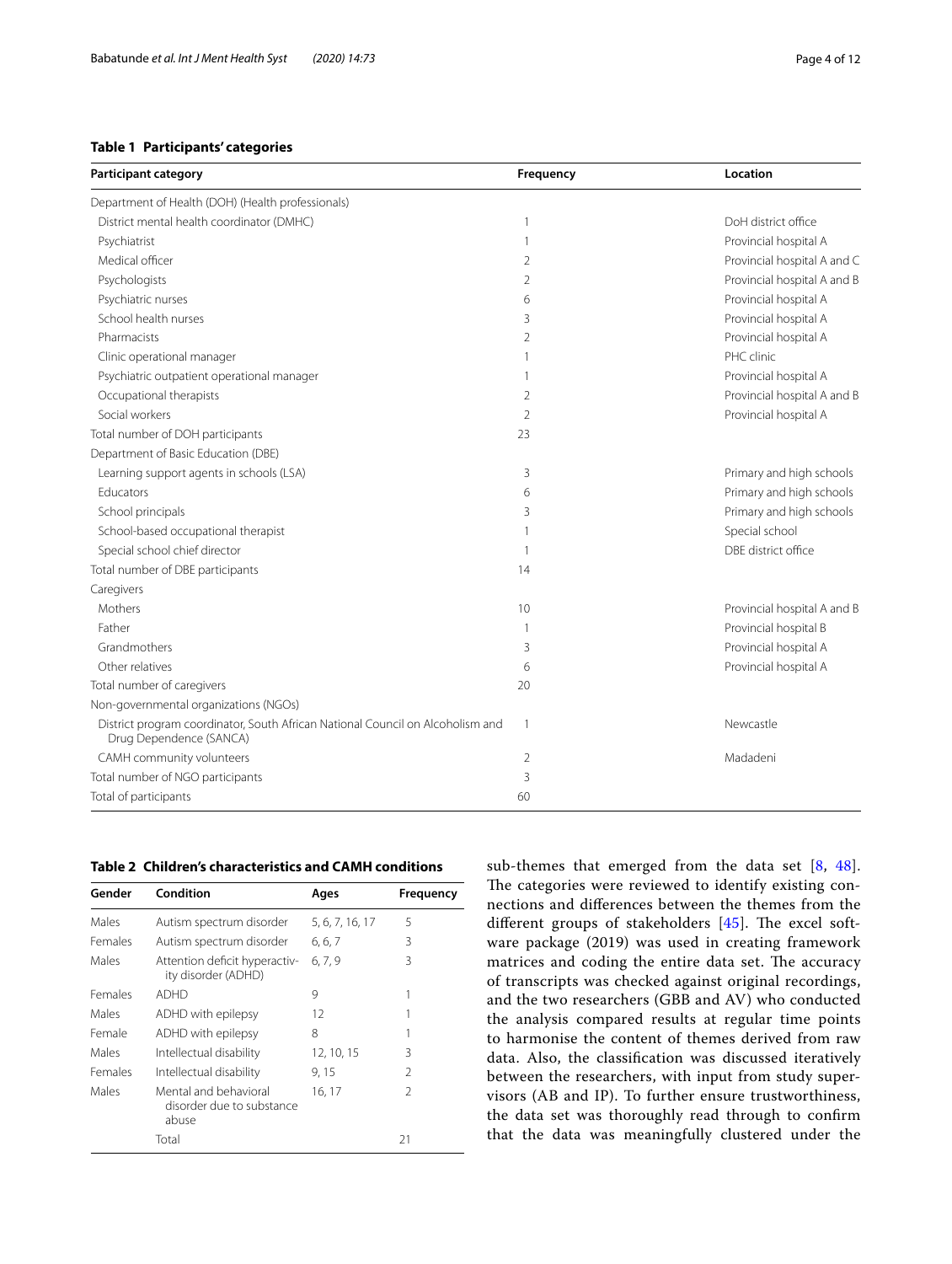appropriate themes. Furthermore, member checking took place to validate and verify the results. Gatekeeper permission was obtained from the relevant government departments, and ethics approval was provided by the Biomedical Research Ethics Committee, Faculty of Health Sciences, University of KwaZulu-Natal (Reference number BE098/18).

## **Results**

The themes and subthemes of the findings are presented here in narrative form, according to the constructs of the Health System Dynamics framework, starting with Service Delivery. Direct quotations are added to illustrate key points.

#### **Service delivery**

Themes under this component will describe the structure of the CAMH system in the Amajuba District. This includes a general ["Overview of CAMH services"](#page-4-0), and ["Identifcation and referral](#page-5-0)".

## *Overview of CAMH services*

CAMH services in Amajuba District Municipality were diverse. Public sector professional mental health services were provided in a largely centralised fashion by psychologists based at the district regional hospital. This hospital served as a referral point for at-risk learners identifed within the school system. Service providers who helped to identify and refer children and adolescents potentially requiring mental health care were situated at diferent levels of the community, health and education systems, and included nurses in clinics, social workers in the communities, educators, learner support agents and school health nurses in schools. Beyond the public health system, there were also a variety of non-government service providers who provided mental health services such as awareness campaigns, assessment and referrals to a limited degree. This included general practitioners, religious counsellors, non-governmental/non-proft organizations (NGOs/NPOs) and traditional healers.

In terms of the content of CAMH services, health care involved psychotherapy and psychopharmacological support, largely provided in the hospitals. Educators and caregivers mentioned additional interventions to assist children in the school environment and at home. Extra classes were organized for learners identifed to be dealing with psychological challenges and struggling academically. They expressed that these interventions were insufficient and were negotiating for professional psychological assistance for the learners from the Department of Education. Further, the Department of Social Development provided disability grants to children with intellectual disabilities and autism, illustrated by the following:

*"I was advised to register her for the disability grant from the government, so that helps cater for her needs. We are fne fnancially because she receives the grant." (Caregiver 4).*

#### <span id="page-4-0"></span>*Identifcation and referral*

A service that was described as especially problematic was early identifcation of CAMH problems and appropriate referral; with most CAMH conditions identifed and referred by the school system—but were generally quite late in the illness progression, when they were afecting children's academic performances. Very few cases were identifed by health workers in hospitals, PHC clinics, Ward-based Primary Health Care Outreach Teams (WBPHCOTs), or by the caregivers. This finding was illustrated by the following:

*"In most cases what I found is that children are identified by their educators. They are identified there in school and then referred to the clinic and then from the clinics to us here. And, there are few cases where children are brought to the Hospital for other things and mental health issues are picked up as a secondary problem that is seen, but otherwise in most cases it's the educators unless a child has a clear mental health issue that is visible then the child is brought into the health system by the caregiver." (Clinical Psychologist 1).*

Once a child has been identifed as needing mental health care, further steps depend on the specifc space where identifcation occurred, and the nature of the perceived need. The educators and learning support agents (LSA) in schools mentioned that they provided some initial assessment and interventions before referring the children for further care. However, four of the twelve schools visited within the district still did not have any skilled staff or resources to provide initial CAMH assessment or interventions to assist their learners, they also did not have any information on the referral pathways. Integrated School Health Programme (ISHP) teams were yet to adopt mental healthcare into their activity portfolio.

*"We identify learners who have special needs, behavioral problems or learners who are abused physically, emotionally and socially. Firstly, we screen those learners, fll the necessary forms and then we sit down with the learners to fnd out what the problem is, identify how we can help and if we cannot help, we call in supervisors from the DBE*  district office, then they will come and assist. They *either do one-on-one sessions or sometimes they will take a group for assessment. After assessing them,*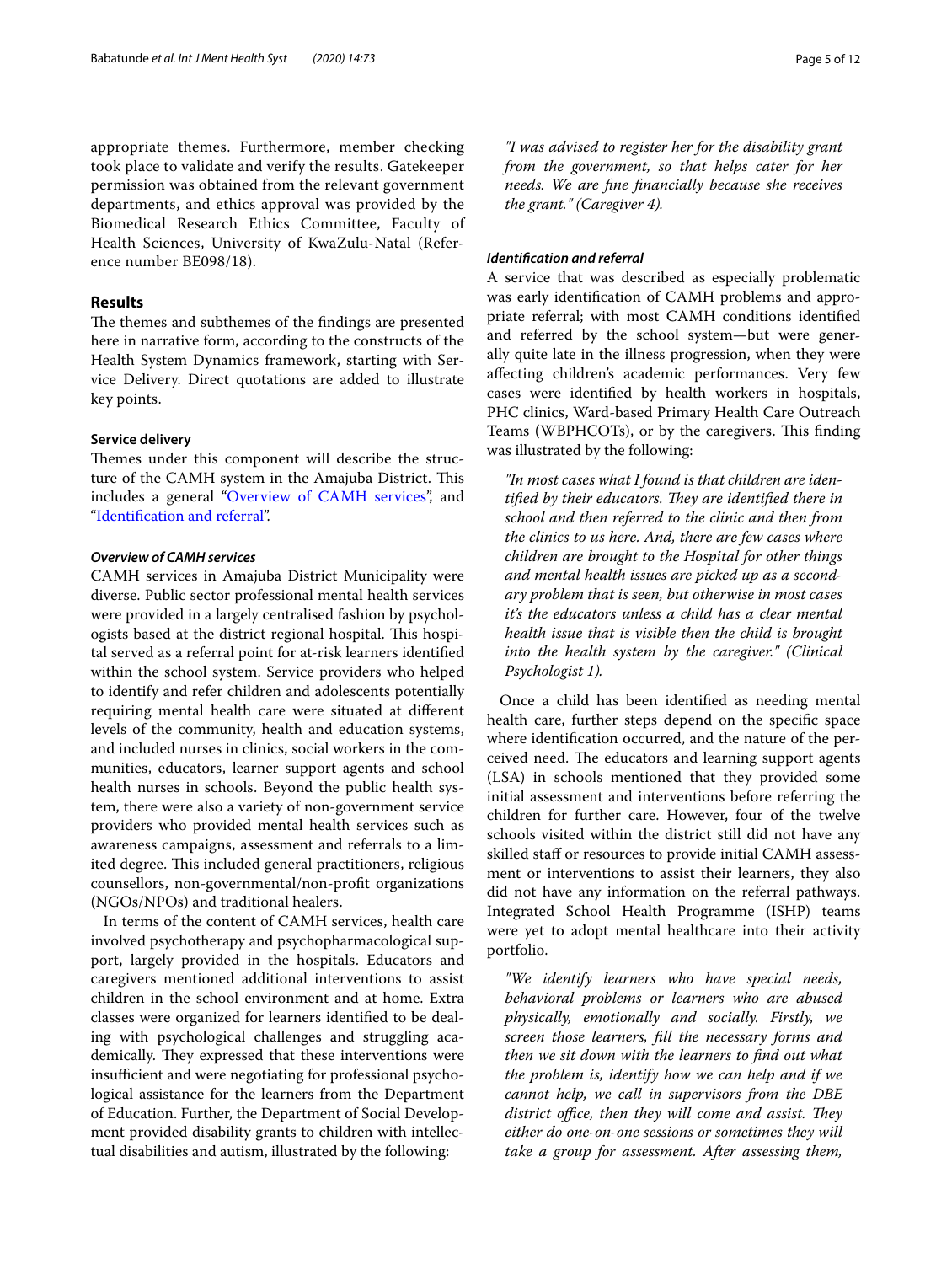*if they see that the learners do have problems, they refer those learners to special schools. If it's a behavioral problem, they make sure that they do follow-up interventions like counselling or social work consultation and they refer some of the learners to the psychologists." (LSA, school C).*

A principal mentioned the need to train educators to prevent inappropriate referral and labelling.

*"….to take this matter seriously we need some resources to assist the schools, then the training of teachers also is important. I don't want teachers to wrongly identify and say it behaviour problem when the learner does not want to write due the relationships you have with that learner—so training of teachers is very important- so that they can be able to identify the learner." (Principal 1).*

A senior mental health professional highlighted that the psychologists are mostly the frst point of contact for children and adolescents with CAMH conditions within the hospital (most of the referrals from the schools are addressed to them) and they refer them to the appropriate specialists for cases in need of more specialized interventions. According to one of the psychologists:

*"When they come to us, they are mostly accompanied by their caregivers, if maybe they come from school they come with their educators. So, we do the debriefng to sort of understand the child's condition and give us a picture of what is going on so that we can determine which services they need, and then if they need to be referred to other specialists, we do that. (Clinical Psychologist 1).*

The psychologist also mentioned inappropriate referral from schools, children with learning disabilities that should be referred to educational psychologists are referred to the clinical psychologists. This is due to the shortage of educational psychologists in the district, thereby resulting in back referral*.*

*"Children with learning difculties are often referred to us but we always refer them back to the department of education because they have an educational psychologist. We understand that she is the only one for the district, and she's not coping. Because of this, schools tend to push them towards the department of health, but we don't do those assessments". (Clinical psychologist 1).*

#### <span id="page-5-0"></span>**Resources**

The availability and organization of CAMH resources in the district are presented below, according to human

resources, infrastructure, and supplies, knowledge, and information.

## *Human resources*

Participants described a severe shortage of human resources to deal with CAMH problems within the Departments of Health and Basic Education. The service providers within DoH mentioned that they are overwhelmed due to limited CAMH human resources, increasing CAMH workload and inadequate CAMH training for non-specialists.

*"…it's tiring and frustrating. Because sometimes the available resources are inadequate…although, Madadeni hospital started child psychiatry training for professional nurses. The first Nurse was trained last year and two professional nurses are currently undergoing training at Bloemfontein. I think they are still not enough considering the number of cases we see" (Psychiatric nurse 1).*

There was a widely-held view that CAMH services are limited in the district, but there was also sympathy from several participants that the few service providers were doing their best, and—under the circumstances purportedly provided highly responsive care. Caregivers were appreciative of the good communication and friendly engagement of key mental health professionals. This was illustrated by the quotation below:

*"We got a very great help, they really helped us, especially the Provincial hospital… the services were very*  good, and they were very helpful. The medication *he receives here is helping a lot. They communicate with me properly, I was even able to ask questions and they could answer, they have been very caring towards me and the child, so I can say it was very good." (Caregiver 2).*

The lack of mental health human resources, and the resulting limitations in providing care, was bemoaned by one mental health participant as follows:

*Unfortunately, we can't see them more than once a month like everyone else because of staf shortage. However, if there is an urgent need for treatment, like sometimes we do fear that these persons might do something to harm themselves then we try to squeeze them in, but we just see them once a month. We usually make appointments in the mornings for people to come and see us… However, for school going-children we do make provisions for them, we see them in the afternoons, we schedule their appointments for 2 pm, so that at least they will be able to go to school in the morning." (Psychologist 1).*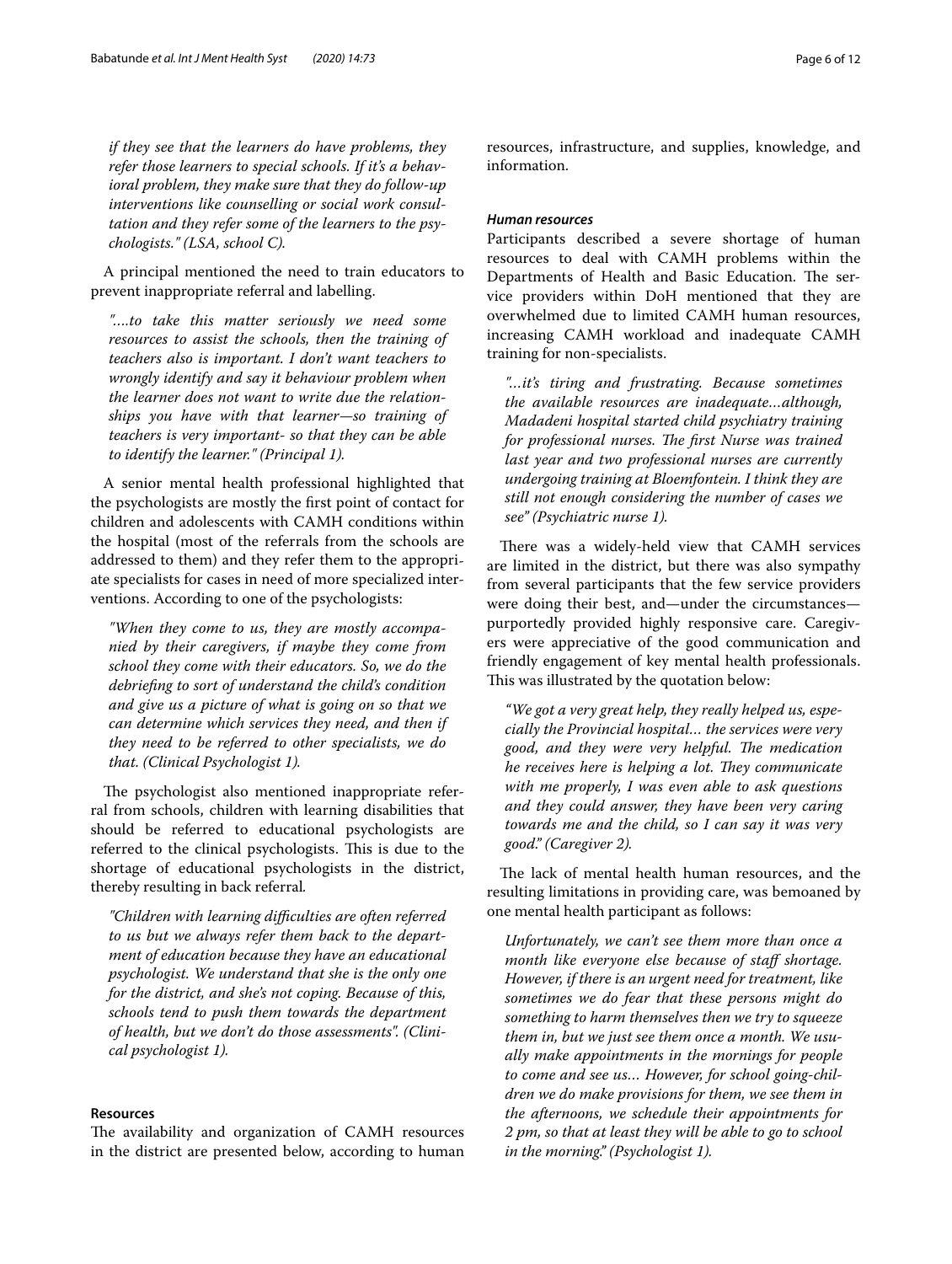Some medical professionals noted that CAMH services provided opportunities for self-development, as most of them are medically qualifed professionals without formal qualifcations in psychiatry or child and adolescent psychology.

*"I enjoy providing CAMH services …it's very interesting and challenging but I learn from the experience and it motivates me to develop my skills…I was working with a doctor who was about to retire so I joined her and she exposed me to one or two things before she left. I have some years of experience in it now, but I'm not a child and adolescent specialist, we don't have any in the district as well." (Medical officer 1).* 

The psychiatrist suggested that the CAMH system could be strengthened through the development of outreach teams to expand the CAMH workforce, ensure consistent in-service training across all the departments involved in delivering CAMH services, particularly for PHC nurses to facilitate the integration of CAMH services into primary health care, conduct awareness campaigns and provide psychosocial support to families to strengthen the existing CAMH system.

*"I suggest the development of a Psychiatric Out*reach Team consisting of professional Nurses, Staff *Nurses and Social Workers. They need to go and visit Schools so that they can do in-service training and awareness campaigns… visit families because they need to capacitate them and support them. Also, training, I have been yearning for this, the PHC Staff members should undergo CAMH training." (Psychiatrist).*

## *Infrastructure and supplies*

Findings revealed that there were very few special schools catering for children with special needs in the district, and only two of them were equipped to admit children with CAMH conditions. An educator from one of the two schools stated that the school was overpopulated due to the increasing prevalence of CAMH in the district:

*"At frst, we had the capacity of 150, but due to the increasing number of children with mental disabilities we have about 350 leaners, our school is full." (Educator 2, special school 1).*

There was widespread concern about the challenge of fnding suitable schools for children whose mental health needs could not be met by their current schools. Some children were not enrolled into school at all, because they were rejected by the mainstream schools, with the limited special schools available in the district being overwhelmed due to the lack of space and shortage of resources. A caregiver relates this as follows:

*"I once struggled to fnd a school for him and I am still having that challenge because I am yet to fnd one that can accept him." (Caregiver 7).*

In cases where caregivers were successful in placing their children in special schools, they received additional support in the form of transport services, as described below:

*"He is now studying in a special school, where they have trained teachers who are knowledgeable about his condition, so I am happy he is in the right place. They taught him how to write when he got there…he's now trying to write his name. It is just okay because they also provide him with transport." (Caregiver 13).*

The chief director of special schools from the district Department of Education explained the school placement procedure.

*"First, we do the placement assessment, when a leaner is referred for special school placement. A committee which consist of an occupational therapist, physiotherapist, the HOD and the class teacher will sit to decide. We assess the physical ability of the child and then cognitive assessment all these assessments will assist us with class placement. You know, sometimes the learner comes to us at the age of 10 and never accessed any form of education, but we can't place them in the frst year of School. After series of assessments, once we realize the level of assistance needed by the learner, we then recommend placement, we will then ask the parents to sign a consent form where they would agree that the learner should be enrolled into a special school." (Chief director, special schools).*

A caregiver also voiced her concern about the lack of higher education or opportunities for career development for adolescents with mental disabilities.

*"My worry is that when they reach the age of 18 they should not just stay home, there must be something for them to do because people take advantage of children in these kinds of conditions because a lot of them tend to wonder in the street after they leave school. Maybe the government could help build a school that can take those that are over the age of 18." (Caregiver 17).*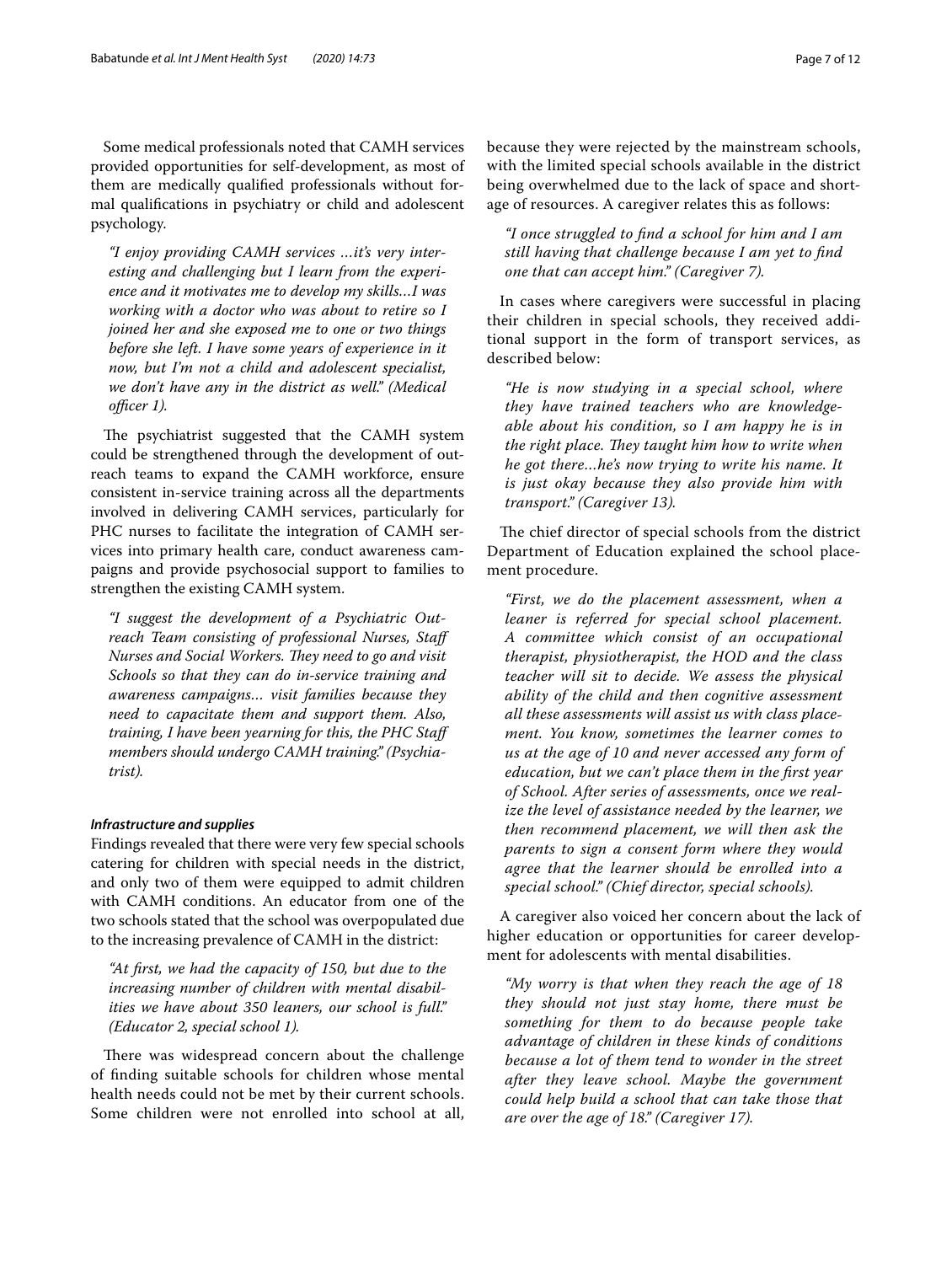#### *Knowledge and information*

There seemed to be a lack of knowledge in communities on identifying mental health symptoms at an early stage. In some cases, caregivers noticed some symptoms at an earlier stage, but they couldn't specify the nature of condition and did not access care for the child until they were identifed and referred from school. These caregivers also mentioned that they could not seek help for the children because they didn't have a clear understanding of the conditions, where and how to seek medical care. This is illustrated below:

*"I noticed before the school called me, but I couldn't take any step because I didn't know what the problem was and where to take him for treatment until he was referred by the school, they gave me a letter and I took her to the hospital." (Caregiver 14).*

Some caregivers reported that they noticed certain symptoms of abnormality. Although they couldn't ascertain the nature of the problem, they immediately sought help for the child. Two of the caregivers took their children to the clinics close to them and were referred to the hospital while others took their children directly to the hospital. However, the caregivers who took their children directly to the hospital mentioned that they were requested to obtain referral letters from the school or a clinic. The following excerpt refers:

*"We noticed the problem at home, but we couldn't identify it as autism, so I brought him here to the hospital but then they said I should get a letter from his school about his condition." (Caregiver 11).*

#### **Population**

The results under this component reveal the characteristics of the CAMH service users mainly caregivers of children with CAMH challenges in the district.

Government stakeholders described particular challenges in engaging with caregivers of children and adolescents with mental health needs. Many caregivers were yet to accept their children's conditions and struggled to comply with the prescribed treatment regimen, and highlighted below:

*"I love working with the children but some of the caregiver are in denial they don't adhere to what you tell them whether its homework, time keeping, bookkeeping. It's kind of frustrating because you know the child should be improving, but the child is not because the parent or caregivers are not* 

## *adhering." (Psychologist 1).*

The challenging nature of child and adolescent mental health conditions led to many of the caregivers describing feelings of concern, helplessness and exhaustion, as expressed below:

*"I cried a lot and even now I haven't accepted it because I have two children, both have same condition. I accepted with the frst one, but I couldn't accept with the second one. It was really hard, and people were talking all they want about me and making fun of me that they rejected my children from school." (Caregiver 4).*

The complicated nature and under-resourcing of CAMH conditions further have a substantially negative efect on educators, not to mention the critical weight such conditions have on children's functioning, daily interactions with their environment, emotions, behaviors and academic performance, resulting in, among others, poor academic performance, school truancy and dropout. The below quotation refers:

"Their conditions affect us a lot; particularly it *makes me sad. It afects us to such an extent that we end up not knowing what to do because we encounter such problems each and every day and there is no way we can help the children. It also afects their academic performance many of them are not doing very well academically, and some of them exhibit some behavioral problems. Sometimes we spend extra time to assist some of them, we visit their homes and even give some learners money to buy grocery." (Educator 2).*

## **Leadership and governance**

Participants pointed to the lack of a coordinated system of CAMH care as a major barrier to providing and accessing CAMH services in the district. This was exemplifed by, particularly, poor intersectoral collaboration, and the lack of a standardised procedure and coordination for delivering CAMH services across the various departments in the district. There were no adequately integrated procedures for managing and reporting CAMH cases.

One participant referred to the overall system of care for children living with CAMH conditions in the district as "disjointed". An example of this disjointedness was that certain services were packaged for children in diferent age groups across the two hospitals, which often required caretakers to fnd means of transporting the children between the hospitals to access diferent specialist services. This is illustrated in the quotation below: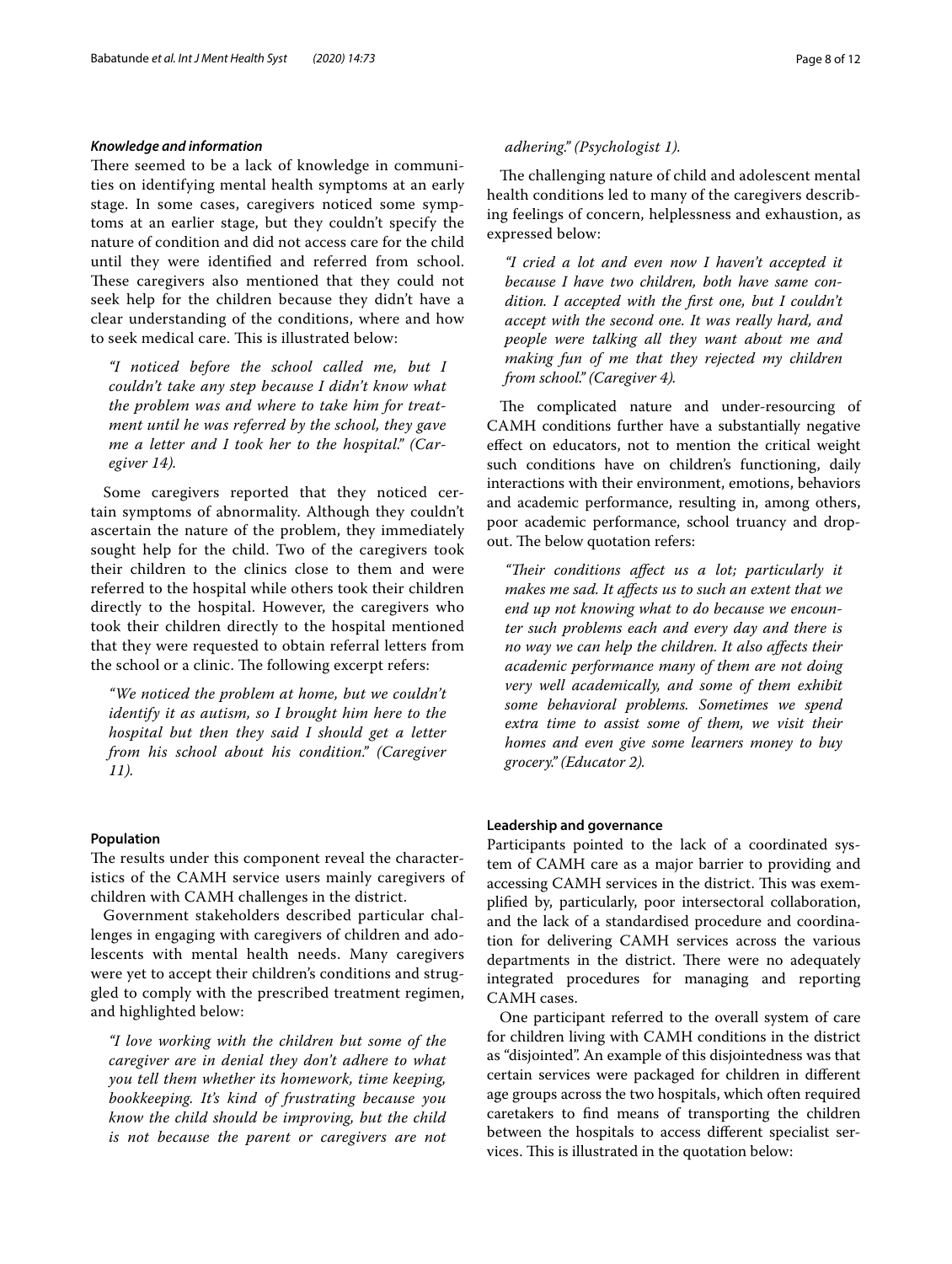"The system is a bit disjointed, for children below *12 years, we still have to refer them to Newcastle hospital for occupational therapy and speech therapy. It would've been better if we had everything in one place, but for children above 12 years, it's better because everything is here." (Occupational therapist hospital A).*

## **Context**

Factors that were perceived to impede CAMH service provisioning from the wider contexts of the district emerged. The coalescence of the district disease burden and resource shortages resulted in very limited health awareness being conducted, which in turn resulted in poor mental health literacy. Tied to this barrier, it was often mentioned that there are high levels of stigma towards mental illness among children and adolescents, illustrated by the following:

*"She does get discriminated which is something that pains me a lot. We are even afraid to send her to the shops and they even discriminate her because of the school she is going to." (Caregiver 14).*

Dysfunctional family systems were raised as a major risk factor and barrier to accessing CAMH services for children. The participants particularly emphasized the absence of parents—leaving children to the care of grandparents and other family members or leaving adolescents to care for themselves as a major problem in the community. The following quotation illustrates this point:

*"…most are from broken families; they stay with elderly people and we've got children heading the family." (Principal).*

*"Some of the parents are not staying with their chil*dren, they work and stay out of town... They come *on month ends—just providing money—and leave the children to guide themselves. Some children are in distressful situations because they were in a way abandoned by their parents." (SANCA coordinator).*

## **Discussion**

The study sought to explore service providers and service users' experiences of providing and accessing CAMH services and their perceptions of the available CAMH services in the district using the health system dynamics framework.

Key barriers and facilitators emerged for CAMH in the Amajuba District Municipality. Certain community factors such as low mental health literacy resulting in misconceptions and stigmatization, and the dysfunctional nature of the family system within the communities were highlighted as major CAMH risk factors within the district that impedes access to CAMH services. Community-based stigma can prevent caregivers from seeking help for their children, Hefinger and Hinshaw [[23\]](#page-11-32) stated that stigmatization increases the burden caused by mental illness and is a major barrier to accessing and utilizing mental health services. According to Brannan and Hefinger [\[7](#page-11-33)], caregivers of children with mental disorders often experience the pernicious impacts of stigma and therefore delay accessing mental health services for their children.

The study further revealed that the shortage of resources particularly CAMH specialists, lack of intersectoral collaboration and poor coordination, fnancial restrictions, and the low priority given to CAMH services in the district negatively impacts on the state of CAMH and serves as barriers to accessing CAMH services in the district. Nevertheless, the few available CAMH specialists were perceived to be competent and dedicated to delivering quality services but could beneft from systems strengthening initiatives that could expand the workforce and equip them with the required skills, resources and adequate coordination. These findings corroborate the fndings of a recent study conducted in the Western Cape Province of South Africa by Mokitimi et al. [[32\]](#page-11-34) which highlighted inadequate CAMH resources, lack of priority for CAMH services and low levels of advocacy for CAMH services as major weaknesses of CAMH services in the province.

The shortage of educational psychologists which resulted in inappropriate referrals, disruption of assessment procedures for children with intellectual disabilities and increased workload for the limited available clinical psychologists was reported as a major barrier to CAMH services by the DoH stakeholders. Hence, the need to employ more educational psychologists by the Department of Education to address the needs of children with learning challenges was suggested. Stakeholders also suggested the provision of in-service CAMH training for psychiatric nurses, school health nurses, social workers and PHC workers which could facilitate the adoption of a task-sharing approach considering the shortage of CAMH specialists in the district.

While schools play a vital role in the identifcation and referral of CAMH challenges [\[36\]](#page-11-35), the DBE stakeholders reported that they lack the required skills, time and tools to adequately screen and refer children thereby hindering many children and adolescents living with CAMH conditions from accessing the required CAMH services. The lack of appropriately defined referral pathways for children and adolescents identifed as having mental health problems also emerged as a major barrier to providing adequate CAMH services within the school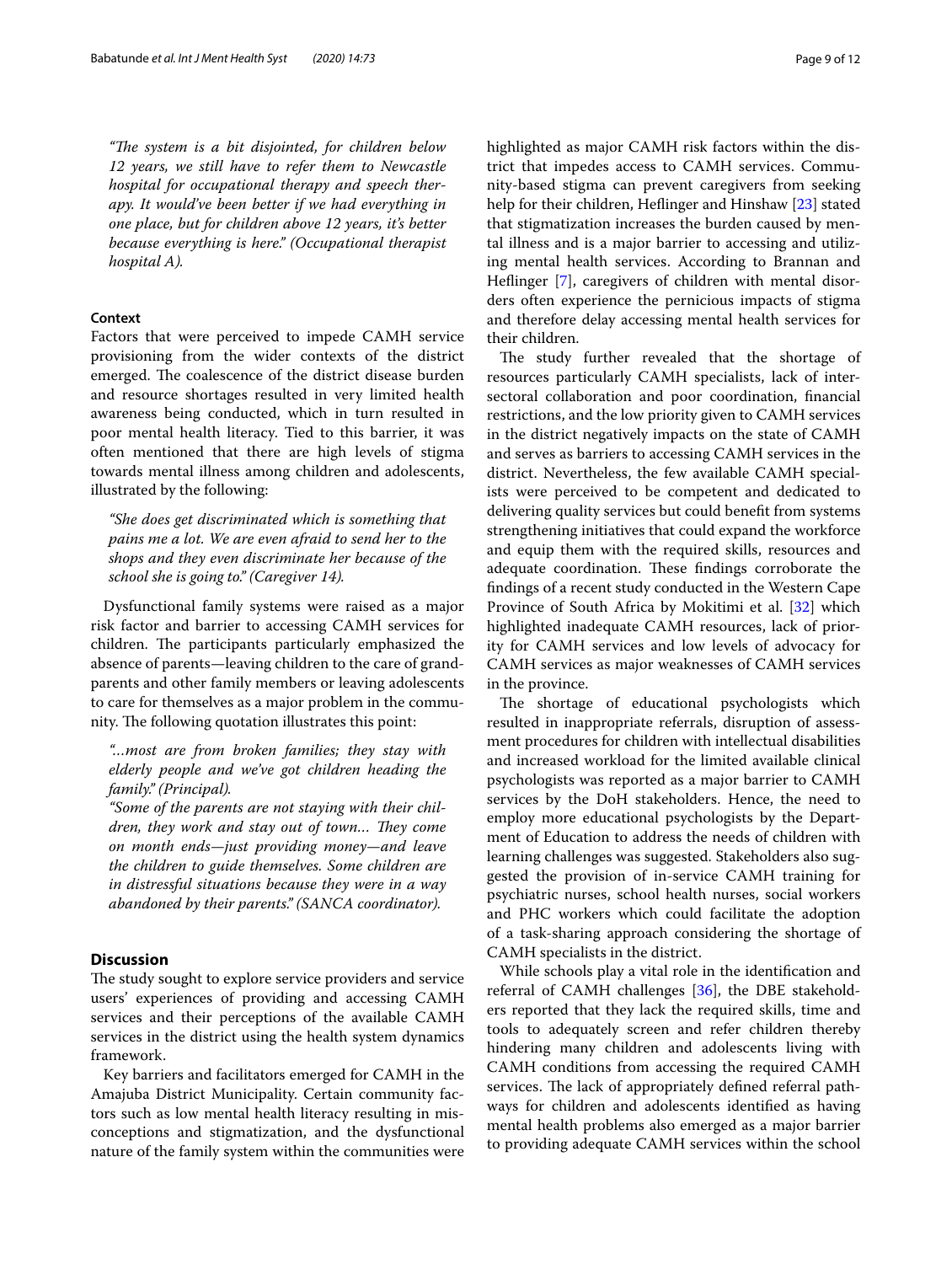environment. As mentioned earlier, the majority of children within the school environment identifed as in need of mental health services were referred directly to the hospitals which resulted in bottlenecks, with long waiting lists. Therefore, the DBE stakeholders suggested that eforts to build teachers' capacity to facilitate early identifcation, screening and referral for children and adolescents at risk to optimize their health and development, as well as their academic potential, should be explored. This would assist the teachers to distinguish between learning problems that should be referred to educational psychologists, social problems that require social work interventions and mental health conditions that require the services of clinical/counselling psychologists. A study conducted by Cappella et al. [[9\]](#page-11-36), emphasized the signifcant roles of teachers in delivering CAMH services. They proposed the use of an ecological model to strengthen teachers' capacity and facilitate active collaboration with mental health specialist for the reformation of schoolbased mental health services in low resource settings.

The study underlined the lack of a coordinated and integrated system of CAMH services particularly the lack of collaboration between the diferent sectors providing CAMH services in the district. This lack of adequate coordination and collaboration accounts for the inadequate communication between the diferent sectors, undefned screening/assessment procedure and referral pathways which results in delayed access to mental health care and the development of required interventions to address the various conditions afecting children. This finding is similar to the findings of previous studies conducted in Ghana, Uganda, Zambia and South Africa [[27,](#page-11-12) [33](#page-11-13), [43\]](#page-11-37) which identifed the consequences of a weak intersectoral collaboration for the delivery of mental health services particularly CAMH services in low resource settings.

The study participants emphasized the impact of CAMH conditions on the academic performance of children and adolescents which is further compounded by the shortage of special schools, the difficulties associated with securing school placements, the inadequate attention paid to the quality of education obtained and the lack of opportunities to pursue higher or vocational education after completing basic education for children and adolescents with CAMH challenges. Many children and adolescents living with learning disabilities are not receiving the required educational help for their special needs leaving them to helpless. This finding corroborates the findings of a study conducted in a South African peri-urban township by Saloojee et al. [[41](#page-11-38)] who found that many children with intellectual disabilities are not enrolled in schools.

The caregivers mentioned financial constraints, lack of knowledge on how to access the available services and lack of psychosocial support which they encountered daily in their pursuit to alleviate the conditions of their children. Previous studies [[2,](#page-10-4) [12,](#page-11-39) [21,](#page-11-40) [28](#page-11-41), [34](#page-11-42), [39](#page-11-43)] have also highlighted the psychological, physical and fnancial burden associated with caring for people with mental health challenges and the need to develop interventions that would equip caregivers with skills to alleviate these burdens.

Caregivers are central to CAMH prevention and efective management but require consistent support to acquire the necessary coping, communication, resilience, problem-solving and stress management skills. Moreover, the need for intensive CAMH awareness programs was suggested by the participants as well as the need to organize CAMH outreach teams to disseminate CAMH information and implement community based CAMH services in the district. According to the participants, these strategies will increase the knowledge of CAMH within the communities and could eliminate stigma and misconceptions around CAMH conditions. However, Hinshaw [\[24\]](#page-11-44) proposed that stigma operates on multiple levels and mere public education programs might not resolve the problem of stigmatization. Therefore, the need to incorporates diferent change strategies targeted at the diferent interacting levels within the communities is required.

## **Limitations**

While a purposive sampling technique was used in selecting the study participants to obtain in-depth information on the current state of CAMH in the district, we acknowledge the various categories of stakeholders were a product of the diferential availability of the stakeholders. It is possible that we might not have adequately captured the perspective of other key informants, particularly those within other sectors outside the DBE, DOH and NGOs/ CBOs partnering with DOH and DSD. However, the study included diferent categories of stakeholders to obtain rich data about the experiences and perceptions of CAMH service delivery in the district.

## **Recommendations**

The findings of this study suggest the need to create a district CAMH intersectoral coordinating or liaison forum to facilitate joint CAMH service planning and implementation to develop intersectoral agreements, developing defned referral pathways between relevant sectors, mobilizing resources, optimizing available resources within each sector, clarifying roles and responsibilities of the different sectors, promoting awareness and staff training on CAMH. Moreover, the need for continuous in-service training and capacity building through supervision and mentorship for stakeholders in each of the sectors cannot be overemphasized as in-service training, mentorship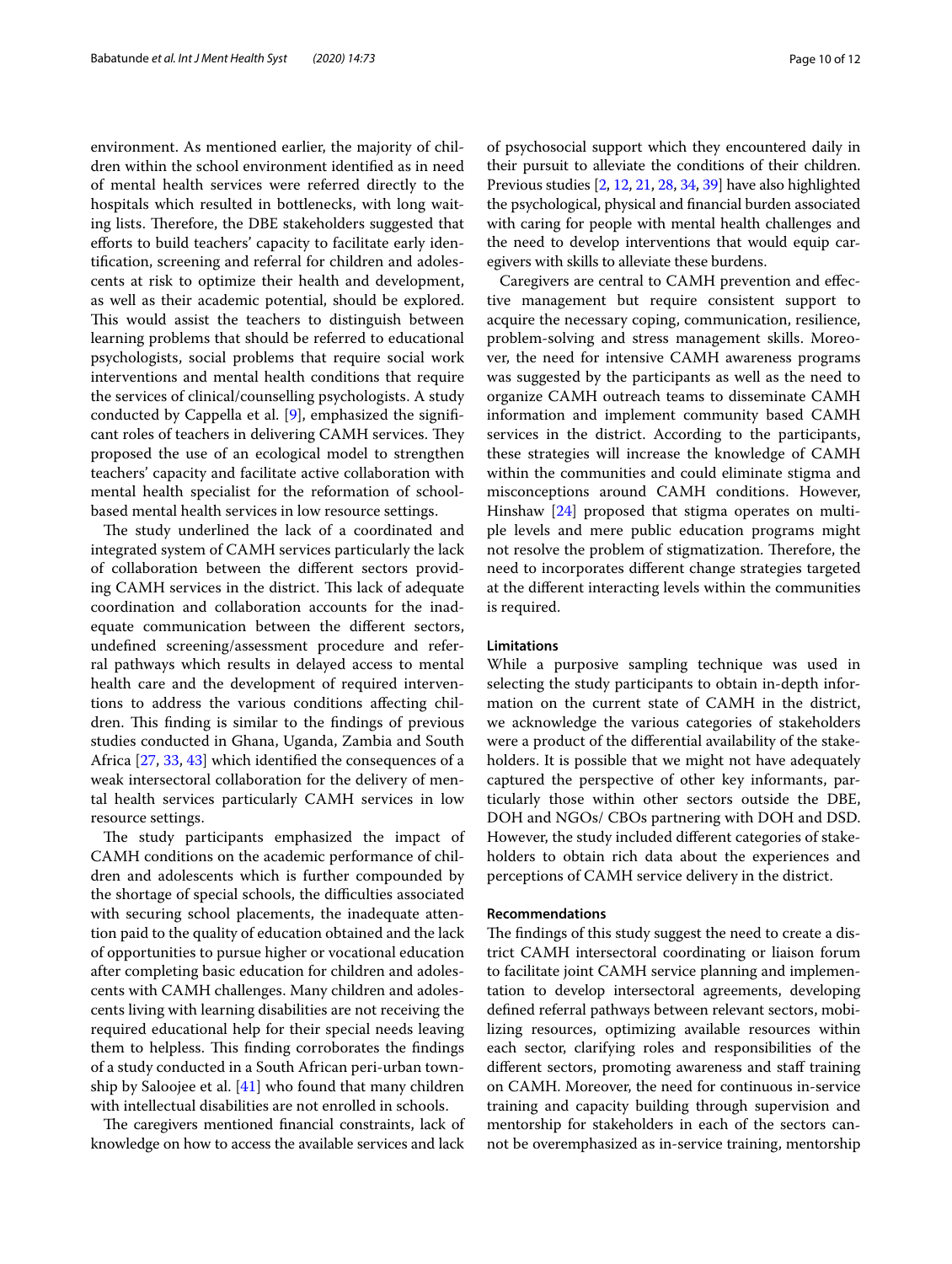and specialists support can facilitate the acquisition and the willingness to implement new skills. Additionally, the development of management guidelines specifying the management procedures (identifcation, assessment, referral, treatment/interventions) for each sector and at the diferent levels of care should be prioritized.

It is important to address the educational needs of children and adolescents living with CAMH challenges by mobilizing resources such as providing learning equipment, building more classrooms and creating professional support teams to expand the capacity of the available special schools to accommodate children and adolescents living with severe CAMH conditions specifcally learning difficulties in the district.

Increased attention should also be paid to educating and providing the necessary socioeconomic support for caregivers of children and adolescent with CAMH conditions. Caregivers should be sensitized about the importance of actively participating and complying with the management regimen recommended for their children's conditions within the health care system and school. It is also important to invest in a rigorous approach to disseminating mental health education especially CAMH information within the district to eliminate discrimination and stigma. These information dissemination strategies should include the transmission of CAMH messages using public-social media platforms, ensure regular CAMH information contacts at the community levels and provide adequate support and education at the family level.

#### **Conclusions**

In conclusion, the need to build the capacity of all the involved stakeholders in relation to CAMH services is imperative in the district. Although teachers and caregivers are not in a position to treat CAMH conditions, they can be equipped to identify children and adolescents with incipient mental health problems so that they access care early on in the illness progressions. They can also be equipped with knowledge and skills to support children and adolescents with mental health problems and adhere to management regimens. Teachers could be assisted to promote mental health and resilience, identify and refer CAMH conditions through enhancing their mental health literacy and providing them with validated and appropriate screening tools. Creating mental health outreach teams could further facilitate CAMH awareness within the communities thereby enhancing CAMH literacy and access to quality CAMH services. This could also potentially relieve the burden of care placed on the limited specialists and ensure a functional and sustainable collaborative system of CAMH care in the district.

#### **Abbreviations**

CAMH: Child and adolescent mental health; DoH: Department of Health; DBE: Department of Basic Education; DSD: Department of social welfare; LSA: Learner support agent; NGO: Non-governmental organizations; NPO: Nonproft organizations; PHC: Primary Health Care; SANCA: South African National Council on Alcoholism and Drug Dependence.

#### **Acknowledgements**

We would like to thank all the study participants who devoted their time and insight, Mr. Mercury Nzuza, Miss. Patricia Ndlovu, Mr. Fortune Ngubeni and Miss. Kgothalang Rethabile Khadikane for the support provided during the data collection phase.

#### **Disclaimer**

The views expressed do not necessarily reflect the UK Government's official policies. The funder did not have any involvement in the study design, collection, analysis or interpretation of data or writing of the manuscript.

#### **Authors' contributions**

GBB and IP conceptualised the study, GBB collected data, GBB and AV analysed data and GBB drafted the manuscript. AV, AB and IP reviewed the manuscript, provided substantive revision. All authors read and approved the final manuscript.

#### **Funding**

This study is an output of the PRogramme for Improving Mental health carE (PRIME). This work was fnancially supported by the UK Department for International Development (201446). G. B. B receives the University of KwaZulu-Natal scholarship.

#### **Availability of data and materials**

The datasets used and analysed during the current study are available from the corresponding author on reasonable request.

#### **Ethics approval and consent to participate**

Gatekeeper permission was obtained from the relevant government departments, and ethics approval was provided by the Biomedical Research Ethics Committee, Faculty of Health Sciences, University of KwaZulu-Natal (Reference number BE098/18). Following an informed consent procedure, permission to participate and audiotape the qualitative interviews was obtained from each respondent.

#### **Consent for publication**

Not applicable.

#### **Competing interests**

The authors declare that they have no competing interests.

Received: 5 May 2020 Accepted: 23 September 2020 Published online: 02 October 2020

#### **References**

- <span id="page-10-0"></span>1. Amajuba district municipality spatial development framework. (SDF). Amajuba District Municipality. [https://www.amajuba.gov.za/media/1165/](https://www.amajuba.gov.za/media/1165/annexure-a-sdf.pdf) [annexure-a-sdf.pdf](https://www.amajuba.gov.za/media/1165/annexure-a-sdf.pdf) (2017/2018).
- <span id="page-10-4"></span>2. Ambikile JS, Outwater A. Challenges of caring for children with mental disorders: experiences and views of caregivers attending the out-patient clinic at Muhimbili National Hospital, Dar es Salaam-Tanzania. Child Adolesc Psychiatry Ment Health. 2012;6(1):16.
- <span id="page-10-1"></span>3. Analytics G. Evaluation of phase 1 implementation of interventions in the National Health Insurance (NHI) pilot districts in South Africa. Johannesburg: Genesis Analytics. 2019. [https://www.hst.org.za/publications/](https://www.hst.org.za/publications/NonHST%20Publications/nhi_evaluation_report_final_14%2007%202019.pdf) [NonHST%20Publications/nhi\\_evaluation\\_report\\_fnal\\_14%2007%20201](https://www.hst.org.za/publications/NonHST%20Publications/nhi_evaluation_report_final_14%2007%202019.pdf) [9.pdf.](https://www.hst.org.za/publications/NonHST%20Publications/nhi_evaluation_report_final_14%2007%202019.pdf)
- <span id="page-10-2"></span>4. Babbie E, Mouton J. The practices of social research (South Africa edition). Cape Town: Oxford UP; 2001.
- <span id="page-10-3"></span>5. Babatunde GB, van Rensburg AJ, Bhana A, Petersen I. Barriers and facilitators to child and adolescent mental health services in